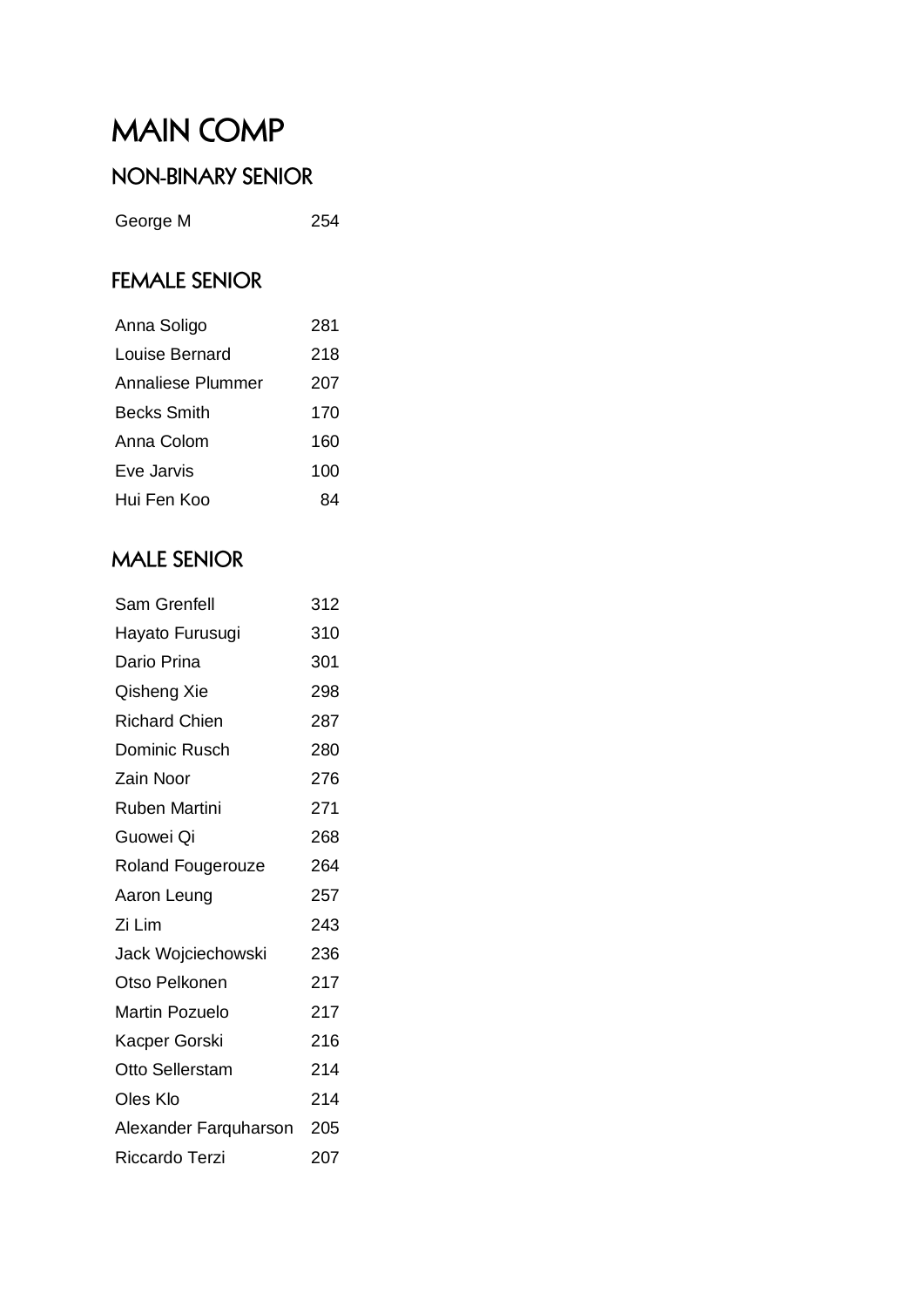| <b>Flliott Andrews</b> | 200 |
|------------------------|-----|
| Haani Samuels          | 195 |
| Austin Abhari          | 187 |
| Ugnius Igaris          | 181 |
| <b>James Lumley</b>    | 180 |
| Jacob Watts            | 178 |
| <b>Theo Wanstall</b>   | 164 |
| Yijing Li              | 160 |
| Salih Halil            | 147 |
| <b>Chris Dawson</b>    | 144 |
| <b>Tim Forman</b>      | 140 |
| <b>Cornelius Chia</b>  | 137 |
| Alex May               | 137 |
| Chan Yuk Pan           | 127 |
| Ishaan Sikka           | 113 |
| James Jarvis           | 97  |

### NON-BINARY JUNIOR

| <b>Moss Murphy</b> | 50 |
|--------------------|----|
|--------------------|----|

#### **FEMALE JUNIOR**

| Yolanda Moran | 180 |
|---------------|-----|
| Cara Pischke  | 175 |
| Gaia Felice   | 140 |
| Isobel Ham    | 110 |

### **MALE JUNIOR**

| <b>Matthew Zwi</b>     | 173 |
|------------------------|-----|
| Sebastian Addis        | 165 |
| <b>Slater Cochrane</b> | 127 |
| <b>Elijah Stewart</b>  | 100 |
| <b>Thomas Collier</b>  | 97  |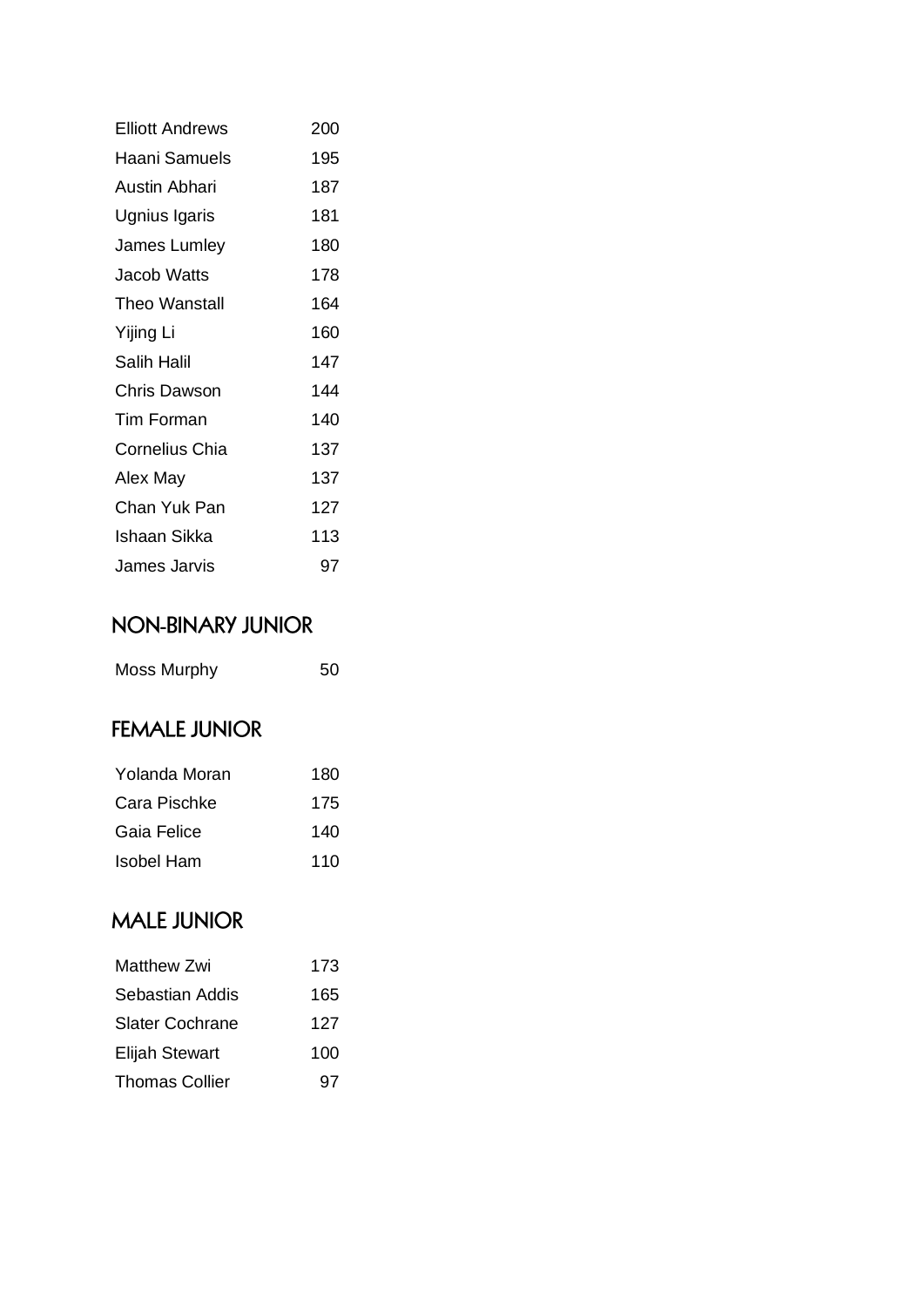## **FUN COMP**

## **FEMALE SENIOR**

| Ainslie Johnstone   | 107 |
|---------------------|-----|
| <b>Clara Cheung</b> | 97  |
| Andrea Ulicna       | 90  |
| <b>Jess Gray</b>    | 80  |
| Kat Smith           | 77  |
| Hui Fen Koo         | 67  |
| Fran Kelly          | 67  |
| Henrietta Rooney    | 50  |
| Philippa Douglas    | 47  |
| Wen Yeh Lee         | 43  |
| Keyue Li            | 40  |
| Melissa Chubb       | 40  |
|                     |     |

## **MALE SENIOR**

| 194 |
|-----|
| 177 |
| 157 |
| 150 |
| 148 |
| 144 |
| 143 |
| 135 |
| 133 |
| 131 |
| 120 |
| 111 |
| 110 |
| 110 |
| 98  |
| 90  |
| 84  |
| 60  |
| 37  |
|     |